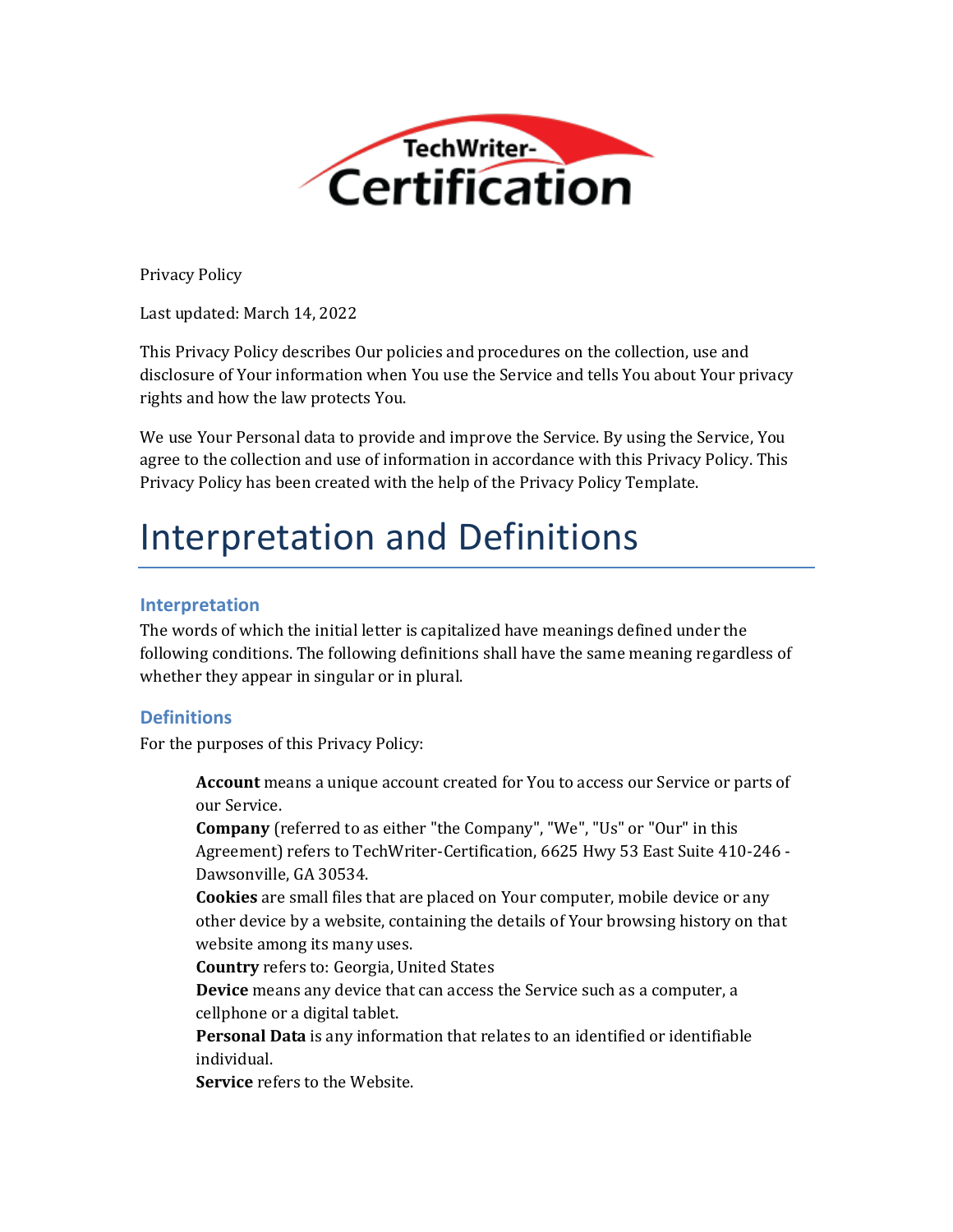**Service Provider** means any natural or legal person who processes the data on behalf of the Company. It refers to third-party companies or individuals employed by the Company to facilitate the Service, to provide the Service on behalf of the Company, to perform services related to the Service or to assist the Company in analyzing how the Service is used.

**Usage Data** refers to data collected automatically, either generated by the use of the Service or from the Service infrastructure itself (for example, the duration of a page visit).

**Website** refers to TechWriter-Certification, accessible from [https://techwriter](https://techwriter-certification.com/)[certification.com/](https://techwriter-certification.com/)

**You** means the individual accessing or using the Service, or the company, or other legal entity on behalf of which such individual is accessing or using the Service, as applicable.

# Collecting and Using Your Personal Data

## **Types of Data Collected**

### **Personal Data**

While using Our Service, We may ask You to provide Us with certain personally identifiable information that can be used to contact or identify You. Personally identifiable information may include, but is not limited to:

Email address First name and last name Phone number Usage Data

### **Usage Data**

Usage Data is collected automatically when using the Service.

Usage Data may include information such as Your Device's Internet Protocol address (e.g. IP address), browser type, browser version, the pages of our Service that You visit, the time and date of Your visit, the time spent on those pages, unique device identifiers and other diagnostic data.

When You access the Service by or through a mobile device, We may collect certain information automatically, including, but not limited to, the type of mobile device You use, Your mobile device unique ID, the IP address of Your mobile device, Your mobile operating system, the type of mobile Internet browser You use, unique device identifiers and other diagnostic data.

We may also collect information that Your browser sends whenever You visit our Service or when You access the Service by or through a mobile device.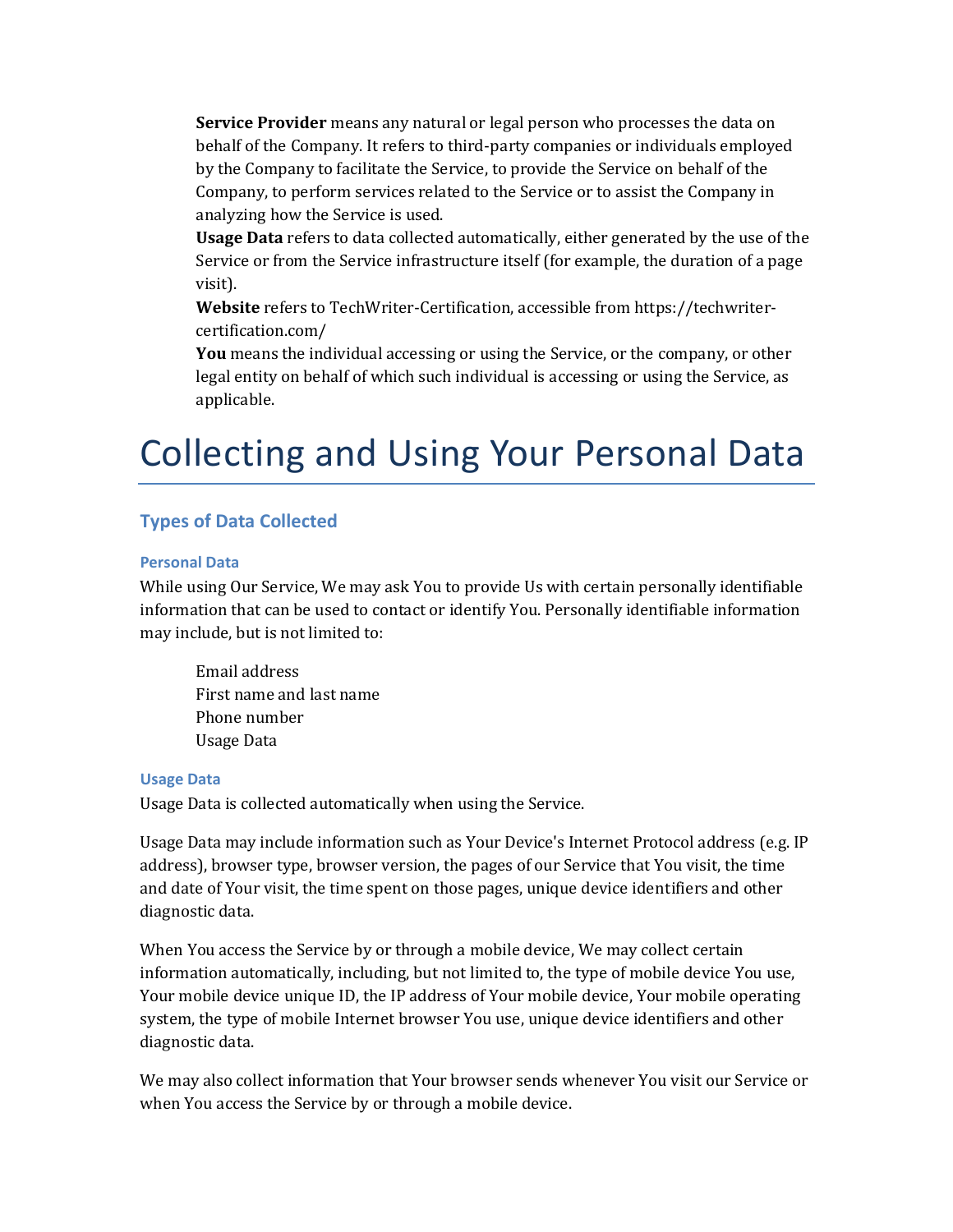### **Tracking Technologies and Cookies**

We use Cookies and similar tracking technologies to track the activity on Our Service and store certain information. Tracking technologies used are beacons, tags, and scripts to collect and track information and to improve and analyze Our Service. The technologies We use may include:

- **Cookies or Browser Cookies.** A cookie is a small file placed on Your Device. You can instruct Your browser to refuse all Cookies or to indicate when a Cookie is being sent. However, if You do not accept Cookies, You may not be able to use some parts of our Service. Unless you have adjusted Your browser setting so that it will refuse Cookies, our Service may use Cookies.
- **Flash Cookies.** Certain features of our Service may use local stored objects (or Flash Cookies) to collect and store information about Your preferences or Your activity on our Service. Flash Cookies are not managed by the same browser settings as those used for Browser Cookies. For more information on how You can delete Flash Cookies, please read "Where can I change the settings for disabling, or deleting local shared objects?" available at [https://helpx.adobe.com/flash-player/kb/disable-local-shared-objects](https://helpx.adobe.com/flash-player/kb/disable-local-shared-objects-flash.html#main_Where_can_I_change_the_settings_for_disabling__or_deleting_local_shared_objects_)[flash.html#main\\_Where\\_can\\_I\\_change\\_the\\_settings\\_for\\_disabling\\_\\_or\\_deleting\\_local\\_sha](https://helpx.adobe.com/flash-player/kb/disable-local-shared-objects-flash.html#main_Where_can_I_change_the_settings_for_disabling__or_deleting_local_shared_objects_) [red\\_objects\\_](https://helpx.adobe.com/flash-player/kb/disable-local-shared-objects-flash.html#main_Where_can_I_change_the_settings_for_disabling__or_deleting_local_shared_objects_)
- **Web Beacons.** Certain sections of our Service and our emails may contain small electronic files known as web beacons (also referred to as clear gifs, pixel tags, and single-pixel gifs) that permit the Company, for example, to count users who have visited those pages or opened an email and for other related website statistics (for example, recording the popularity of a certain section and verifying system and server integrity).

Cookies can be "Persistent" or "Session" Cookies. Persistent Cookies remain on Your personal computer or mobile device when You go offline, while Session Cookies are deleted as soon as You close Your web browser. Learn more about cookies: [Use of Cookies by Free](https://www.freeprivacypolicy.com/blog/sample-privacy-policy-template/#Use_Of_Cookies_And_Tracking)  [Privacy Policy.](https://www.freeprivacypolicy.com/blog/sample-privacy-policy-template/#Use_Of_Cookies_And_Tracking)

We use both Session and Persistent Cookies for the purposes set out below:

### **Necessary / Essential Cookies**

Type: Session Cookies

Administered by: Us

Purpose: These Cookies are essential to provide You with services available through the Website and to enable You to use some of its features. They help to authenticate users and prevent fraudulent use of user accounts. Without these Cookies, the services that You have asked for cannot be provided, and We only use these Cookies to provide You with those services.

**Cookies Policy / Notice Acceptance Cookies**

Type: Persistent Cookies Administered by: Us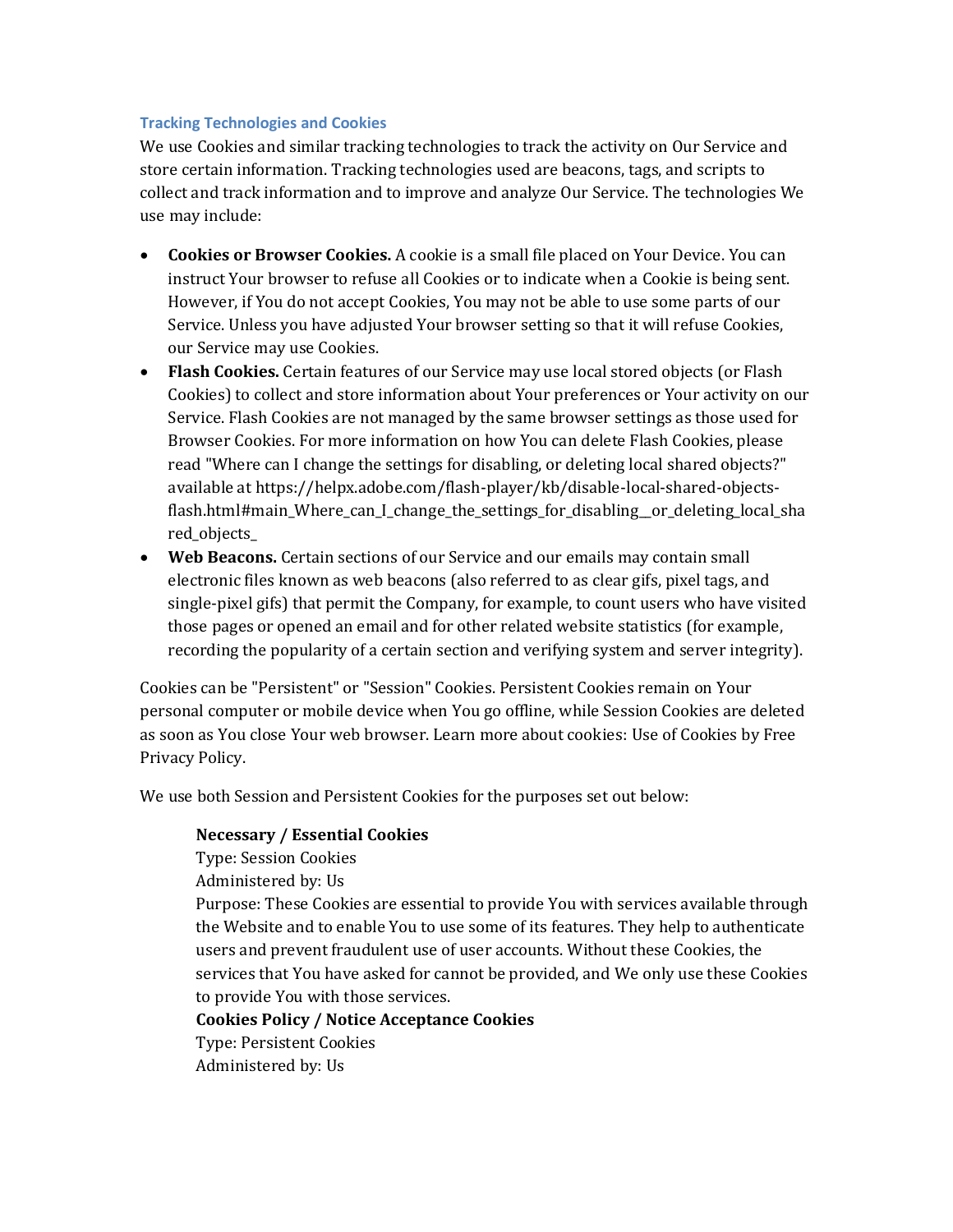Purpose: These Cookies identify if users have accepted the use of cookies on the Website.

### **Functionality Cookies**

Type: Persistent Cookies

Administered by: Us

Purpose: These Cookies allow us to remember choices You make when You use the Website, such as remembering your login details or language preference. The purpose of these Cookies is to provide You with a more personal experience and to avoid You having to re-enter your preferences every time You use the Website.

For more information about the cookies we use and your choices regarding cookies, please visit our Cookies Policy or the Cookies section of our Privacy Policy.

## **Use of Your Personal Data**

The Company may use Personal Data for the following purposes:

**To provide and maintain our Service**, including to monitor the usage of our Service.

**To manage Your Account:** to manage Your registration as a user of the Service. The Personal Data You provide can give You access to different functionalities of the Service that are available to You as a registered user.

**For the performance of a contract:** the development, compliance and undertaking of the purchase contract for the products, items or services You have purchased or of any other contract with Us through the Service.

**To contact You:** To contact You by email, telephone calls, SMS, or other equivalent forms of electronic communication, such as a mobile application's push notifications regarding updates or informative communications related to the functionalities, products or contracted services, including the security updates, when necessary or reasonable for their implementation.

**To provide You** with news, special offers and general information about other goods, services and events which we offer that are similar to those that you have already purchased or enquired about unless You have opted not to receive such information.

**To manage Your requests:** To attend and manage Your requests to Us. **For business transfers:** We may use Your information to evaluate or conduct a merger, divestiture, restructuring, reorganization, dissolution, or other sale or transfer of some or all of Our assets, whether as a going concern or as part of bankruptcy, liquidation, or similar proceeding, in which Personal Data held by Us about our Service users is among the assets transferred.

**For other purposes**: We may use Your information for other purposes, such as data analysis, identifying usage trends, determining the effectiveness of our promotional campaigns and to evaluate and improve our Service, products, services, marketing and your experience.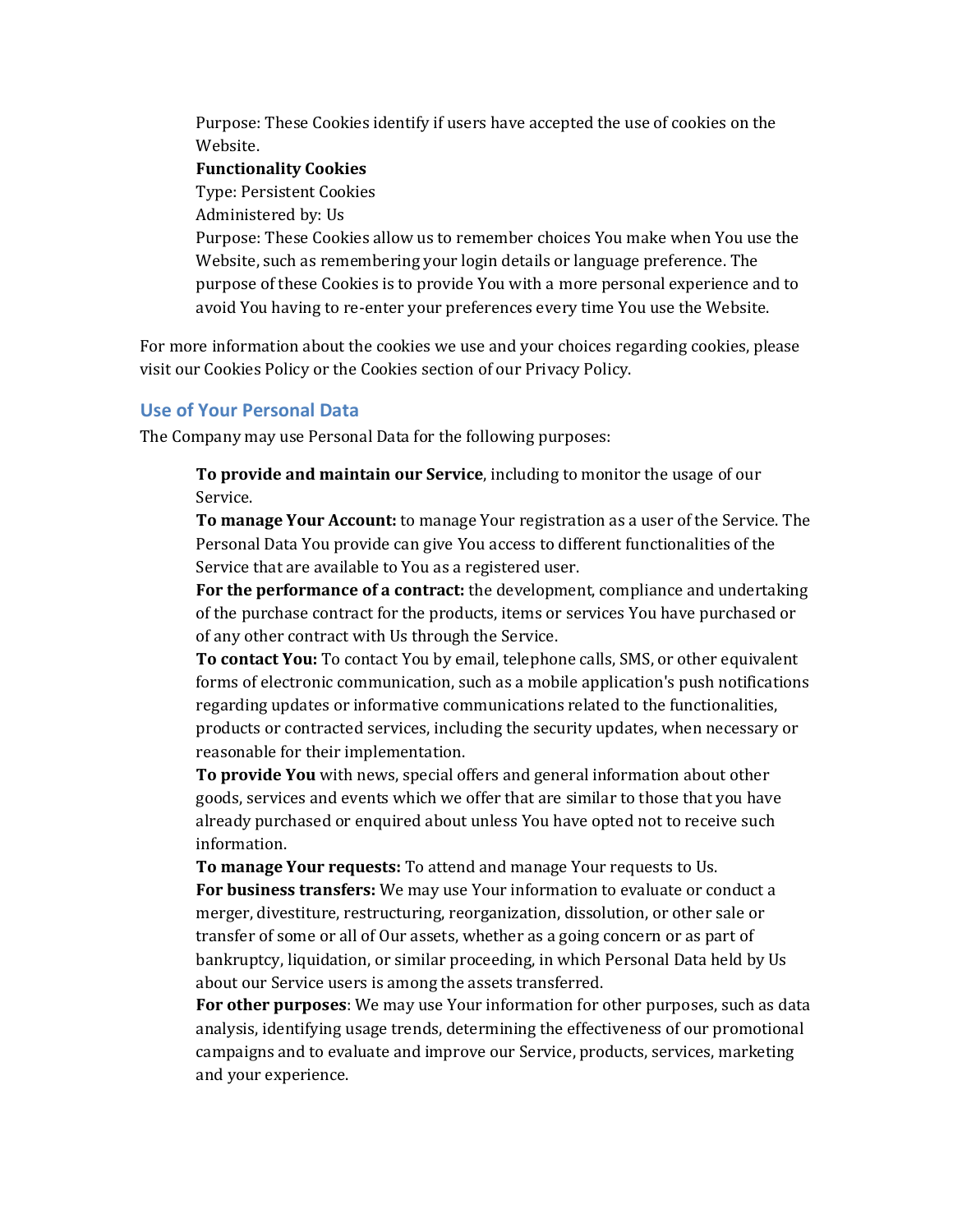We may share Your personal information in the following situations:

• **With Our College/University Affiliates:** We may share Your information with Our affiliates, in which case we will require those affiliates to honor this Privacy Policy. Affiliates include Our parent company and any other subsidiaries, joint venture partners or other companies that We control or that are under common control with Us.

## **Retention of Your Personal Data**

The Company will retain Your Personal Data only for as long as is necessary for the purposes set out in this Privacy Policy. We will retain and use Your Personal Data to the extent necessary to comply with our legal obligations (for example, if we are required to retain your data to comply with applicable laws), resolve disputes, and enforce our legal agreements and policies.

The Company will also retain Usage Data for internal analysis purposes. Usage Data is generally retained for a shorter period of time, except when this data is used to strengthen the security or to improve the functionality of Our Service, or We are legally obligated to retain this data for longer time periods.

## **Transfer of Your Personal Data**

Your information, including Personal Data, is processed at the Company's operating offices and in any other places where the parties involved in the processing are located. It means that this information may be transferred to — and maintained on — computers located outside of Your state, province, country or other governmental jurisdiction where the data protection laws may differ than those from Your jurisdiction.

Your consent to this Privacy Policy followed by Your submission of such information represents Your agreement to that transfer.

The Company will take all steps reasonably necessary to ensure that Your data is treated securely and in accordance with this Privacy Policy and no transfer of Your Personal Data will take place to an organization or a country unless there are adequate controls in place including the security of Your data and other personal information.

## **Disclosure of Your Personal Data**

### **Business Transactions**

If the Company is involved in a merger, acquisition or asset sale, Your Personal Data may be transferred. We will provide notice before Your Personal Data is transferred and becomes subject to a different Privacy Policy.

## **Law enforcement**

Under certain circumstances, the Company may be required to disclose Your Personal Data if required to do so by law or in response to valid requests by public authorities (e.g. a court or a government agency).